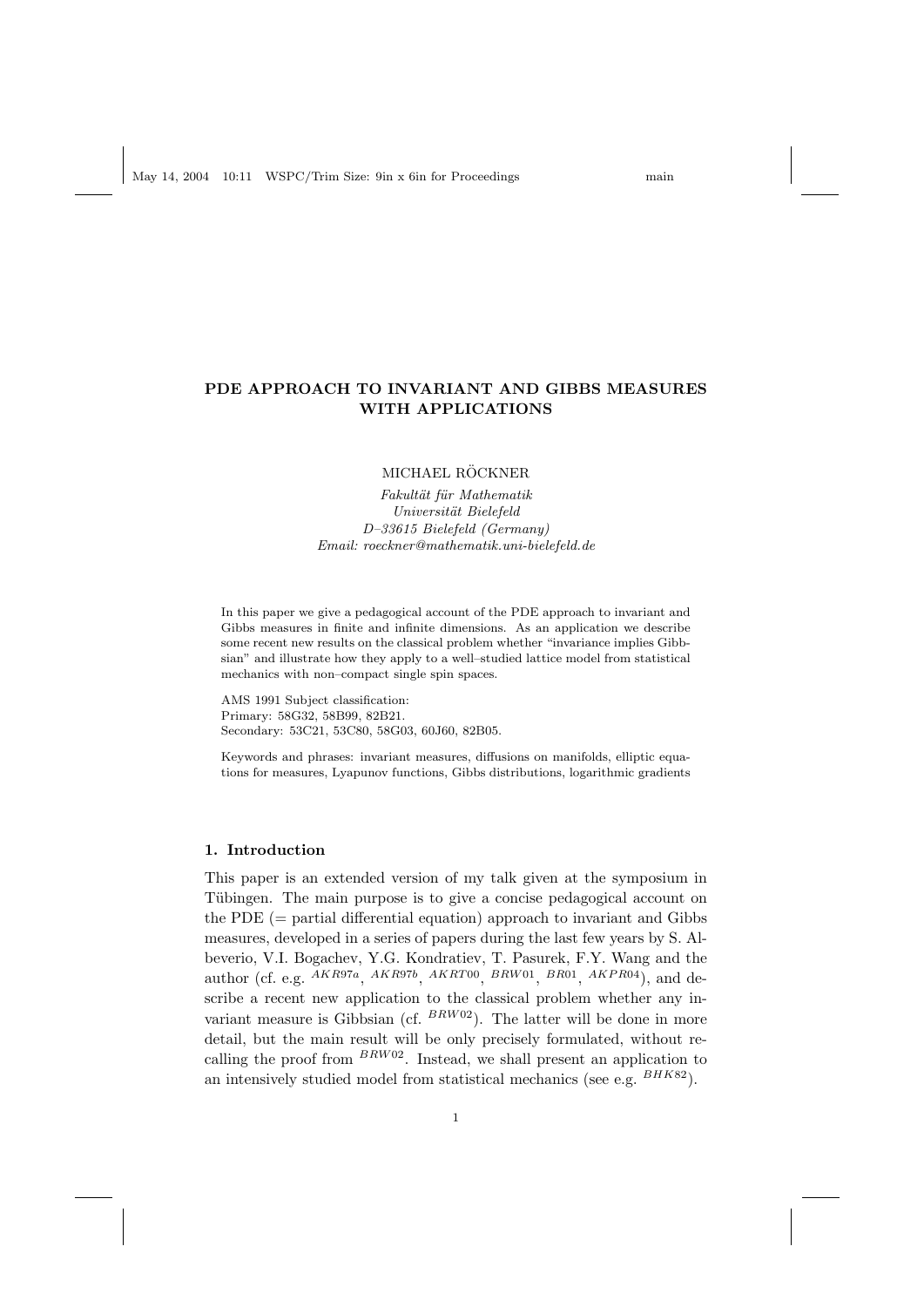#### 2. The PDE-approach to invariant and Gibbs measures

## 2.1. The finite dimensional case

Consider the d-dimensional Euclidean space  $\mathbb{R}^d$  (or more general a ddimensional manifold  $M^d$ ) and a Borel measurable function  $E : \mathbb{R}^d \to$  $(-\infty, +\infty]$  such that  $e^{-E} \in L^1(\mathbb{R}^d, dx)$  where dx denotes Lebesgue measure. For a better understanding of the following one should think of  $E(x)$ as the "energy" of the "configuration"  $x = (x_i)_{1 \leq i \leq d} \in \mathbb{R}^d$ . Let us assume for simplicity that  $E \in C^1(\mathbb{R}^d)$ . For a probability measure  $\mu$  on  $\mathbb{R}^d$  consider the following assertions:

(1)  $\mu$  is a *Gibbs measure* (with energy *E*), i.e.

$$
\mu(dx) = \left(\int e^{-E(x)} dx\right)^{-1} e^{-E(x)} dx.
$$

(2)  $\mu$  satisfies the following first order PDE:

$$
\partial_i \mu = -\partial_i E \cdot \mu \quad \forall \ 1 \leq i \leq d
$$

(where  $\partial_i := \frac{\partial}{\partial x_i}$  and  $\partial_i \mu$  denotes the distributional derivative of  $\mu$ ).

(3) Setting  $Z := (Z_i)_{1 \leq i \leq d}, Z_i := \partial_i E$  and  $L_Z := \sum_{i=1}^d$  $i=1$  $(\partial_i^2 - Z_i \partial_i)$ , then  $\mu$ symmetrizes  $L_Z$  with domain  $C_0^2(\mathbb{R}^d)$ , i.e.

$$
\int L_Z u v \, d\mu = \int u \, L_Z v \, d\mu \quad \forall \ u, v \in C_0^2(\mathbb{R}^d).
$$

(4)  $\mu$  is  $L_z$ -infinitesimally invariant, i.e.

$$
\int L_Z u \, d\mu = 0 \quad \forall \ u \in C_0^2(\mathbb{R}^d),
$$

or shortly,

$$
L_Z^*\mu=0
$$

(so  $\mu$  satisfies a second order PDE).

Then  $(1) \Leftrightarrow (2) \Leftrightarrow (3) \Rightarrow (4)$ .

Under our present smoothness assumptions, i.e.  $E \in C^1(\mathbb{R}^d)$ , the implications  $(1) \Rightarrow (2) \Rightarrow (3)$  are pretty much obvious. For  $(2) \Rightarrow (1)$  a regularity result to ensure the existence of a sufficiently regular Radon– Nikodym derivative with respect to dx for any  $\mu$  satisfying (2) is necessary. For details on the latter in a much more general case, namely where merely  $e^{-\frac{1}{2}E} \in H^{1,2}_{loc}(\mathbb{R}^d, dx)$  (= local Sobolev space of order 1 in  $L^2_{loc}(\mathbb{R}^d, dx)$ ) and  $e^{-\frac{1}{2}E} > 0$  dx-a.e. is assumed, we refer e.g. to Proposition 1.5 and its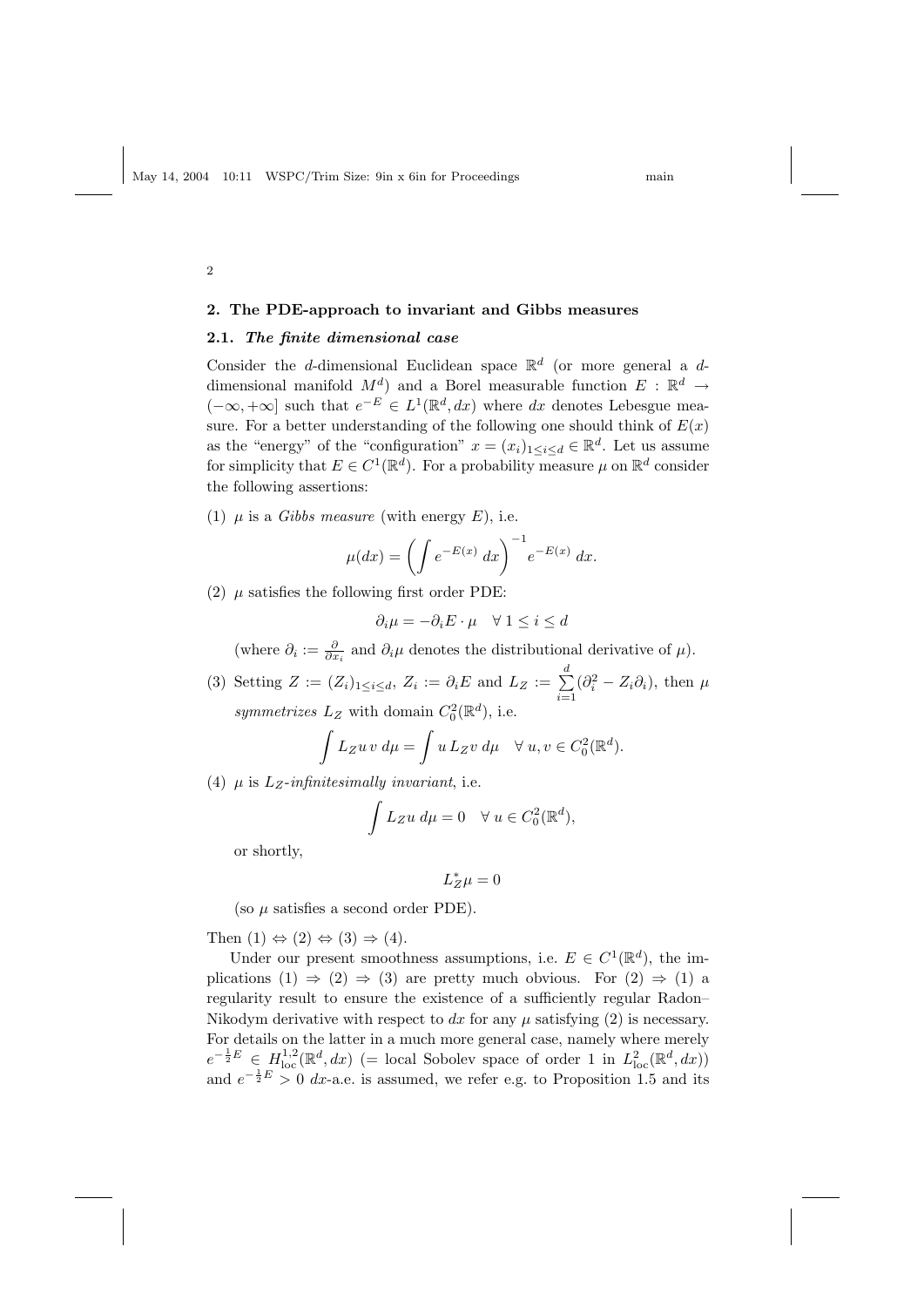proof in <sup>ARZ93</sup> (see also Remark 2.1 below). For  $(3) \Rightarrow (2)$  we refer e.g. to Lemma 1 in  $^{BR03}$ .

The equivalence of (1) and (2) is of great importance since as we shall see in the next section it generalizes to infinite dimensions, so gives the possibility to study Gibbs measures by PDE–methods.

Concerning the relation between (3) and (4) by choosing  $v_n \in C_0^2(\mathbb{R}^d)$ with  $v_n \equiv 1$  on a ball of radius n and letting  $n \to \infty$  we obviously deduce (4). So, we have "Gibbsian  $\Rightarrow$  infinitesimally invariance". The converse in infinite dimension is a famous conjecture of Gibbs (originally formulated for so–called Hamiltonian dynamics).

Under our present regularity assumption on E, i.e.  $E \in C^1(\mathbb{R}^d)$ , in this finite dimensional case the converse is also true. This follows from two highly non–trivial general results from Corollary 2.3 (see in particular also Remark 2.4.(i)) in  $^{Sta99}$  and Theorem 3.1 in  $^{BRS00}$  (see also Theorem 4.1) in  $BRS02$ ) which imply that the PDE in (4) has a unique solution, which since  $\mu$  in (1) is a solution, is therefore Gibbsian.

If one relaxes the assumptions on  $E$  the situation becomes much more complicated. We summarize this in the following remark.

**Remark 2.1.** For  $E : \mathbb{R}^d \to (-\infty, \infty]$  let us only assume the already mentioned condition

$$
e^{-\frac{1}{2}E} \in H^{1,2}_{loc}(\mathbb{R}^d, dx) \quad \text{and} \quad e^{-\frac{1}{2}E} > 0 \, dx \text{-a.e.} \tag{2.1}
$$

Setting  $\rho := e^{-E}$   $(\in H^{1,1}_{loc}(\mathbb{R}^d, dx))$  we can reformulate (2) as follows:

 $(2)$   $\mu$  satisfies the following first order PDE

$$
\partial_i \mu = \left(\frac{\partial_i \rho}{\rho}\right)^{\sim} \cdot \mu
$$
 and  $\left(\frac{\partial_i \rho}{\rho}\right)^{\sim} \in L^2_{loc}(\mathbb{R}^d, \mu) \quad \forall 1 \leq i \leq d$ ,

for some (Borel) dx-version  $\left(\frac{\partial_i \rho}{\rho}\right)$  of  $\frac{\partial_i \rho}{\rho}$ .

Here we set as usual  $\frac{\partial_i \rho}{\rho} := 0$  on  $\{\rho = 0\}$ . In this case as mentioned above always  $\mu \ll dx$ , so the superfix "∼" can be dropped a posteriori. Note that in general  $\frac{\partial_i \rho}{\rho} \notin L^1_{loc}(\mathbb{R}^d, dx)$ , so even if  $E \in L^1_{loc}(\mathbb{R}^d, dx)$ , in general  $\frac{\partial_i \rho}{\rho} \neq \partial_i E$ , since the right hand side is always a Schwartz distribution. Then we still have

$$
(1) \Rightarrow (\overline{2}) \Leftrightarrow (\overline{3}) \Rightarrow (\overline{4}).
$$

Here we take  $Z_i := \left(\frac{\partial_i \rho}{\rho}\right)^\sim$  and  $(\bar{3}), (\bar{4})$  are just conditions (3), (4) respectively, augmented by the condition  $\left(\frac{\partial_i \rho}{\rho}\right)^\sim \in L^2_{\text{loc}}(\mathbb{R}^d, \mu)$ ,  $1 \leq i \leq d$ . Since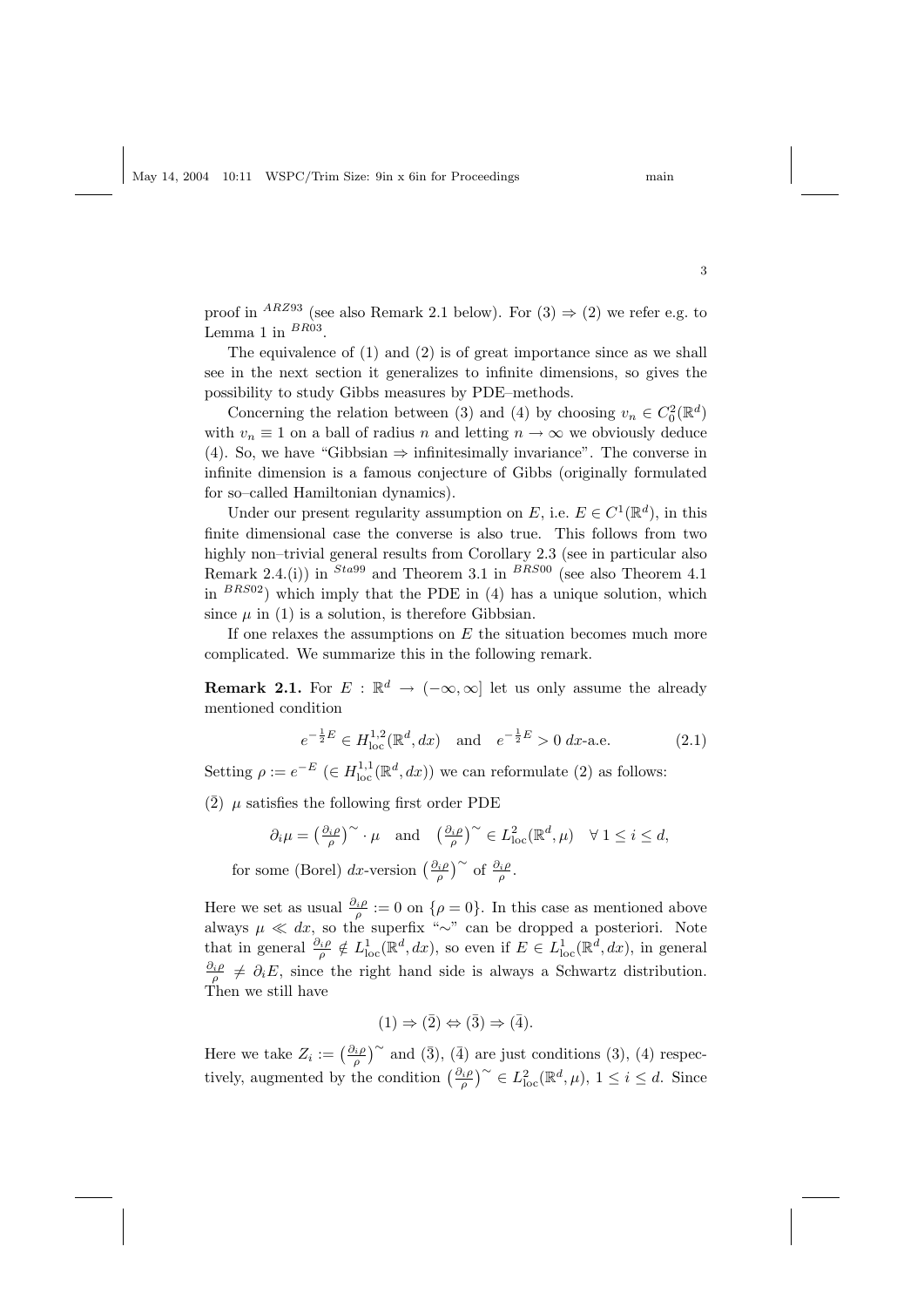by Theorem 1 in <sup>BKR97</sup> any solution of  $L^*\mu = 0$  is absolutely continuous with respect to  $dx$ , we can again drop "∼" a posteriori.

Under condition  $(2.1)$  the PDE in  $(\overline{2})$  can have infinitely many solutions (cf. Example 6.1 in <sup>BR95</sup> and also Remark 3.6(ii) in <sup>AKR97b</sup>) even for  $d = 1$ . So,  $(\bar{2}) \nRightarrow (1)$ . If, however, in addition, to  $(2.1)$  also  $\frac{|\nabla \rho|}{\rho} \in L^1_{loc}(\mathbb{R}^d, dx)$ , then  $\mu$  from (1) is the unique solution of the PDE in  $(\overline{2})$  (cf. Theorem 6.2) in <sup>BR95</sup> and Theorem 1.8(ii) in <sup>ABR99</sup>. In addition,  $\frac{\partial_i \rho}{\rho} = \partial_i E$ ,  $1 \leq i \leq d$ , (cf. Lemma 6.4 in <sup>BR95</sup>). On the other hand, even if  $\frac{|\nabla \rho|}{\rho} \in L^1_{loc}(\mathbb{R}^d, dx)$ , it appears to be unknown whether  $(\bar{4}) \Rightarrow (\bar{3})$ . But also no counterexample seems to be known. For conditions so that  $(\overline{4}) \Rightarrow (\overline{3})$  in the present situaton we refer to Theorem 1.8(i) in  $ABR99$  for the most general result we are aware of that does not require higher integrability of  $\frac{|\nabla \rho|}{\rho}$ . If one assumes that  $\frac{|\nabla \rho|}{\rho} \in L^{d+\varepsilon}_{loc}(\mathbb{R}^d, dx), \varepsilon > 0$ , then by the same results from  $^{Sta99}$ ,  $^{BRSO0}$ ,  $^{BRSO2}$  mentioned above the PDE in (4) has a unique solution (among probability measures), so  $(\overline{4}) \Rightarrow (1)$ , hence  $(1) \Leftrightarrow (\overline{2}) \Leftrightarrow (\overline{3}) \Leftrightarrow (\overline{4})$ in this case.

If we replace  $\mathbb{R}^d$  by a suitable manifold, then there are easy examples even for smooth Z where (4)  $\Rightarrow$  (3).

**Example 2.1.** (cf. Remark 2.5(ii)  $^{BRW02}$ ) Let M be a connected complete Riemannian manifold with infinite volume measure  $\lambda_M$ , such that there exists a positive harmonic function  $h$ , integrable with respect to the volume measure  $\lambda_M$  (cf. Chus3, LS84 for existence). Choose the vector field Z to be identically equal to zero, so  $L_Z = \Delta$  (= Laplacian on M). Define

$$
\mu := \left(\int h \ d\lambda_M\right)^{-1} h \cdot \lambda_M.
$$

Then for  $u \in C_0^2(M)$ 

$$
\int L_Z u \, d\mu = \int \Delta u \, h \, d\lambda_M = \int u \, \Delta h \, d\lambda_M = 0
$$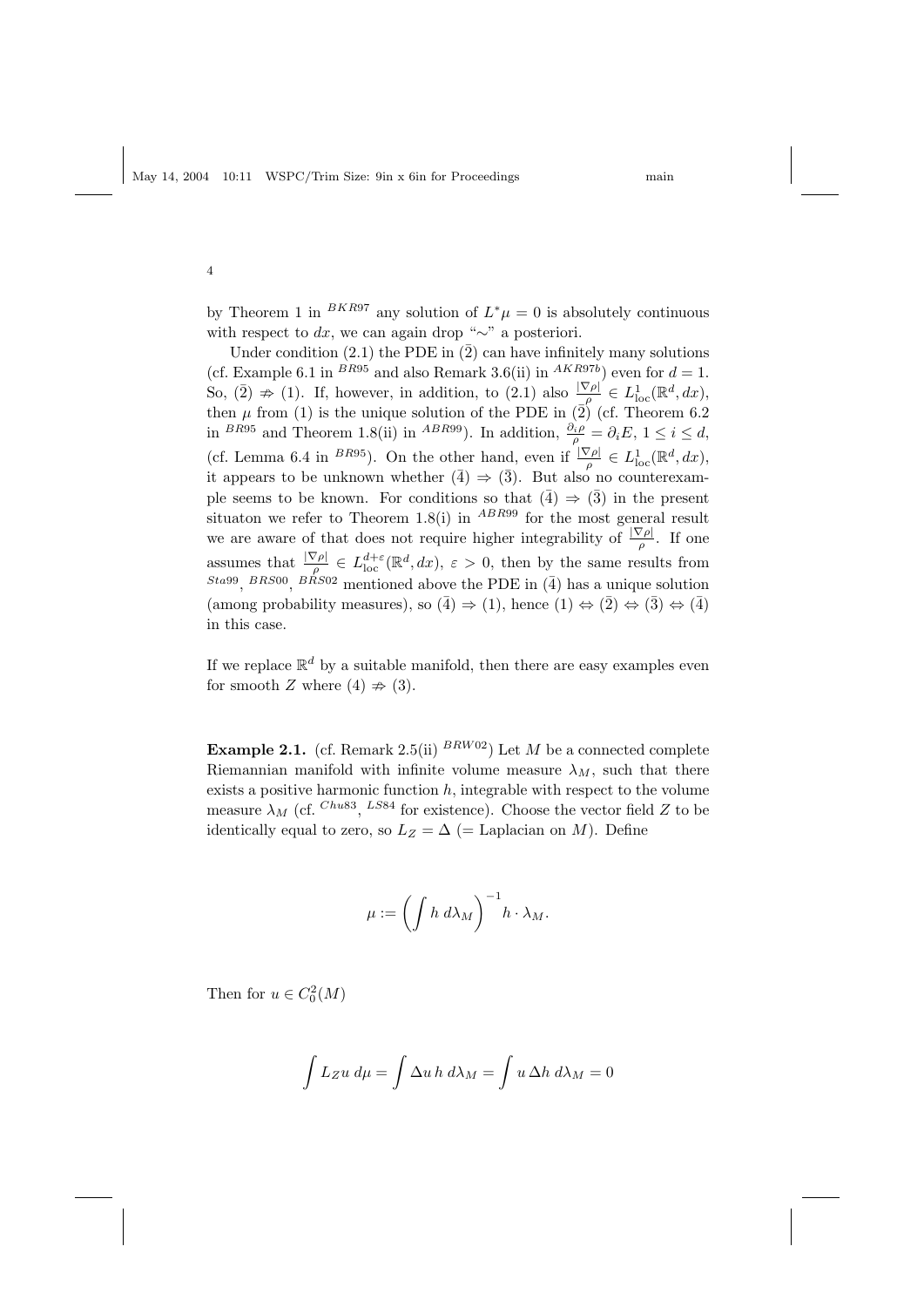since  $\Delta h = 0$ . But for  $u, v \in C_0^2(M)$ 

$$
\int L_Z u v \, d\mu
$$
\n
$$
= \int u \Delta v \, h \, d\lambda_M + \int u v \Delta h \, d\lambda_M + 2 \int u \, \langle \nabla v, \nabla h \rangle \, d\lambda_M
$$
\n
$$
= \int u \, L_Z v \, d\mu + 2 \int u \, \langle \nabla v, \nabla h \rangle \, d\lambda_M
$$
\n
$$
\neq \int u \, L_Z v \, d\mu,
$$

since h cannot be constant because  $\lambda_M(M) = \infty$ . Therefore,  $\mu$  is infinitesimally invariant for  $L_z$ , but not symmetrizing, hence not Gibbsian.

In infinite dimensions much less is known about when or not (4) implies (3). We have included the quite detailed discussion in Remark 2.1 since it displays a typical characteristics in comparing finite and infinite dimensional analysis. Difficulties in the analysis of PDE or differential operators in infinite dimensions are reflected in part in finite dimensions if the coefficients become singular.

The last remark of this subsection concerns the relation between "infinitesimal invariance" and "invariance". We refer to Subsect.  $2.5$  in  $^{BRS00}$ and Sections 3 and 4 in  $BRS02$  for more details.

**Remark 2.2.** Assume again that (2.1) holds and that  $\mu$  is as in ( $\overline{4}$ ) (cf. Remark 2.1). Set  $L := L_Z$ . Suppose there exists a closed extension  $(\hat{L}^{\mu}, D(\hat{L}^{\mu}))$  of the operator  $(L, C_0^2(\mathbb{R}^d))$  on  $L^1(\mathbb{R}^d, \mu)$  which generates a C<sub>0</sub>-semigroup  $(T_t^{\mu})_{t\geq 0} = (e^{t\hat{L}^{\mu}})_{t\geq 0}$  on  $L^1(\mathbb{R}^d, \mu)$ . If  $\mu$  is the special measure in (1), then it follows by Corollary 2.3 and Remark 2.4.(ii) in  $^{Sta99}$ that  $(\hat{L}^{\mu},D(\hat{L}^{\mu}))$  must be the closure of  $(L,C^2_0(\mathbb{R}^d))$  and this closure really generates a  $C_0$ -semigroup on  $L^1(\mathbb{R}^d, \mu)$ . In this case a simple consideration implies that

$$
\int T_t^{\mu} f d\mu = \int f d\mu \quad \text{for all } t > 0, f \in L^1(\mathbb{R}^d, \mu), \tag{2.2}
$$

i.e.  $\mu$  is  $(T_t^{\mu})_{t\geq 0}$ -invariant. For a general  $\mu$  satisfying  $(\bar{4})$ , however, the mere existence of  $(T_t^{\mu})_{t\geq 0} = (e^{\hat{L}^{\mu}})_{t\geq 0}$  for a suitable closed extension  $\hat{L}^{\mu}$  of  $L$  is unknown and, if it exists, it might not be the closure of  $L$ . So, it is unclear whether  $\mu$  will be its invariant measure in the sense of (2.2). On the other hand, if  $(T_t^{\mu})_{t>0}$  exists and satisfies (2.2), by differentiating at  $t = 0$ , we deduce from (2.2) that  $\mu$  satisfies  $L^*\mu = 0$ . So, even in finite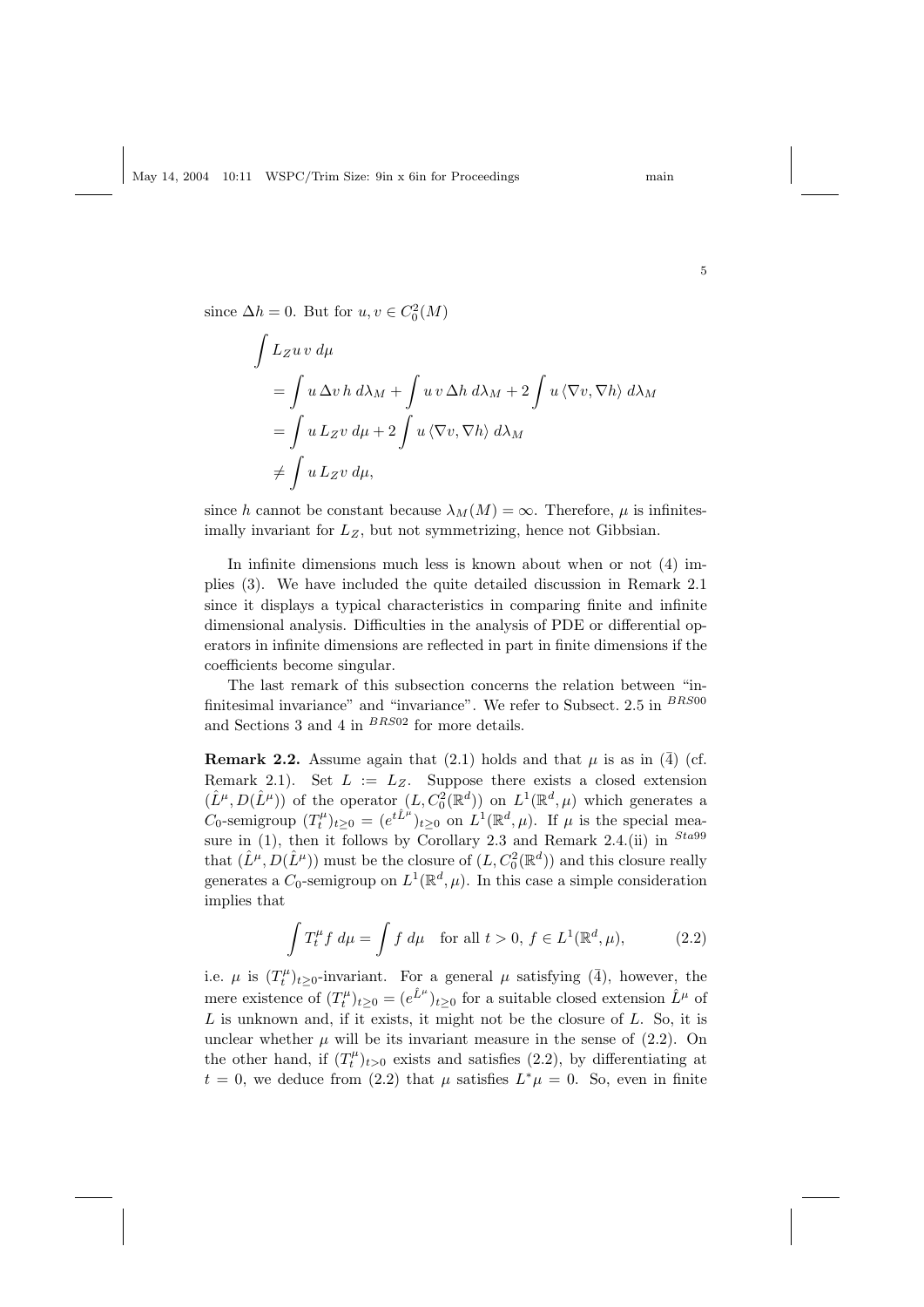dimensions "infinitesimally invariance" seems to be a more general notion than "invariance".

#### 2.2. The infinite dimensional case

Consider now the *d*-dimensional lattice  $\mathbb{R}^{\mathbb{Z}^m}$ ,  $m \in \mathbb{N}$ , instead of  $\mathbb{R}^d$ . (Again we could also consider a product  $\prod M_i$  of finite dimensional Riemani∈Z<sup>d</sup> nian manifolds, cf.  $BRW02$  for details). We are going to restrict the class of "energy"–functionals  $E : \mathbb{R}^{\mathbb{Z}^m} \to (-\infty, \infty]$  a bit, with applications to statistical mechanics in mind. So, let

$$
E(x) := \sum_{\substack{\Lambda \subset \mathbb{Z}^m \\ |\Lambda| < \infty}} U_{\Lambda}(x_{\Lambda}), \quad x = (x_i)_{i \in \mathbb{R}^{\mathbb{Z}^m}},\tag{2.3}
$$

where  $|\Lambda|$  denotes the cardinality of  $\Lambda$ ,  $x_{\Lambda} := (x_i)_{i \in \Lambda}$ , and  $U_{\Lambda} : \mathbb{R}^{\Lambda} \to$  $(-\infty,\infty]$  is Borel-measurable. Of course, (2.3) is purely informal, because this sum almost never converges.  $U_{\Lambda}(x)$  is called the "potential of the configuration x in  $\Lambda$ " and as before  $E(x)$  is the "energy of the configuration  $x = (x_i)_{i \in \mathbb{R}^{\mathbb{Z}^m}}$ . Similarly as in finite dimensions one then defines corresponding Gibbs measures  $\mu$  on  $\mathbb{R}^{\mathbb{Z}^m}$  (equipped with the product of the Borel  $\sigma$ -algebras on  $\mathbb{R}$ ) as

(1)'  $\mu$  is a *Gibbs measure* (with energy E), i.e.

$$
\mu(dx) = \int_{-\infty}^{\infty} \left( \int e^{-E(x)} \prod_{i \in \mathbb{Z}^m} dx_i \right)^{-1} e^{-E(x)} \prod_{i \in \mathbb{Z}^m} dx_i^{\ y}, \quad x = (x_i)_{i \in \mathbb{Z}^m},
$$

with  $dx_i :=$  Lebesgue measure on  $\mathbb{R}^1$ .

Of course, also (1)' is purely informal, since an infinite product of Lebesgue measures does not exist in a suitable sense and, as said before,  $E(x)$  is not well–defined. But it turns out (and has been well–known for many years) that the expression in the right hand side of the equality in  $(1)'$  can be given sense. In general, however, the correspondingly defined measure is not unique. One reason is e.g. that if one defines the right hand side as a limit along a "localizing sequence"  $\Lambda_n \nearrow \mathbb{Z}^m$ ,  $n \to \infty$ , with  $\Lambda_n$  finite, the limit might depend on the sequence. Furthermore, "localizing" implies that one has to fix "boundary conditions" outside every  $\Lambda_n$ , and different choices of these might also lead to different limits. A precise definition of a Gibbs measure taking all these issues into account requires the notion of a "local specification" and then a Gibbs measure can be defined by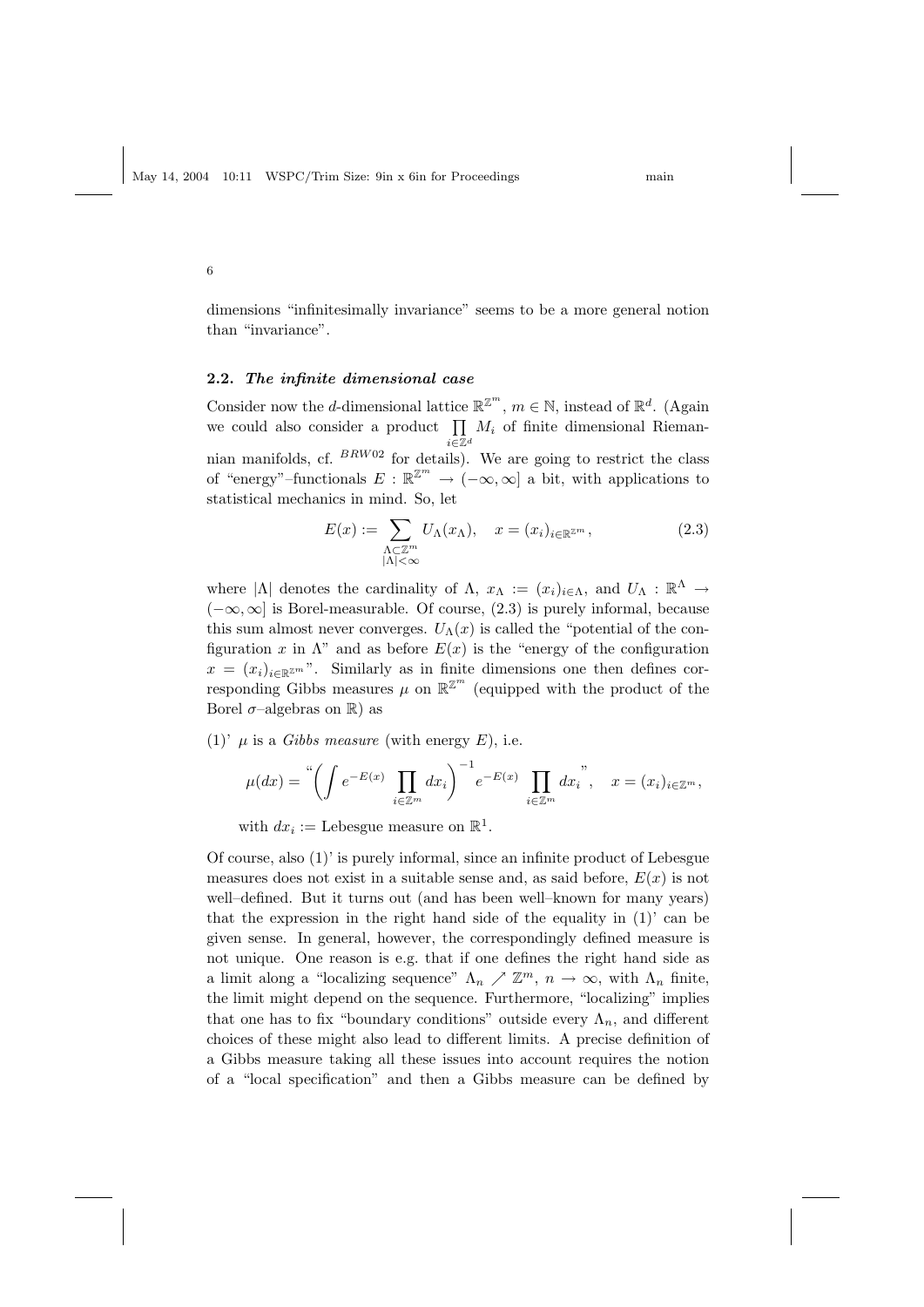determining its conditional probabilities on  $\mathbb{R}^{\Lambda}$  for each finite  $\Lambda \subset \mathbb{Z}^m$  by this specification fixing the configuration outside  $\Lambda$ , i.e. the measure satisfies the  $\text{DLR}$  (= Dobrushin–Lanford–Ruelle) equations. We refer e.g. to the exposition in  $G\epsilon_0$ 88 for details, since we do not need this below, since this rigorous version of (1)' is as in finite dimensions equivalent to the following, infinite dimensional analogue  $(2)$  of  $(2)$  which is rigorous. This equivalence has been proved in  $AKR97a, AKR97b, AKRT00$  in various frameworks:

(2)'  $\mu$  satisfies the following first order PDE (in infinitely many variables):

$$
\partial_i \mu = \left( - \sum_{\substack{\Lambda : i \in \Lambda \\ \Lambda \subset \mathbb{Z}^m, |\Lambda| < \infty}} \partial_i U_{\Lambda} \right) \cdot \mu \quad \forall \ i \in \mathbb{Z}^m. \tag{2.4}
$$

Precise assumptions for "DLR–version of  $(1)$ '  $\Leftrightarrow (2)$ '" to hold are e.g.

$$
U_{\Lambda} \in L_{\text{loc}}^{\infty} \left( \mathbb{R}^{\Lambda}, \prod_{i \in \Lambda} dx_i \right) \cap H_{\text{loc}}^{1,2} \left( \mathbb{R}^{\Lambda}, \prod_{i \in \Lambda} dx_i \right) \tag{2.5}
$$

for all finite  $\Lambda \subset \mathbb{Z}^m$  and for some  $R > 0$  and

 $U_{\Lambda} \equiv 0$  if diam  $\Lambda > R$ 

("finite range interaction").

To define the distributional derivative  $\partial_i \mu$  in (2)' we need a test function space. As usual in infinite dimensions we take for  $\ell \in \mathbb{N} \cup \{\infty\}$ 

$$
\mathcal{F}C_b^{\ell} := \{ u : \mathbb{R}^{\mathbb{Z}^m} \to \mathbb{R} \mid \exists \text{ finite } \Lambda \subset \mathbb{Z}^m \text{ and } g \in C_b^{\ell}(\mathbb{R}^{\Lambda}) \tag{2.6}
$$
  
such that  $u(x) = g(x_{\Lambda})$  for all  $x \in \mathbb{R}^{\mathbb{Z}^m} \}.$ 

Then a probability measure  $\mu$  on  $\mathbb{R}^{\mathbb{Z}^m}$  satisfies the PDE in (2)' if

$$
\int \partial_i u \, d\mu = \int u \, Z_i \, d\mu \quad \forall \, u \in \mathcal{F}C_b^1, \ i \in \mathbb{Z}^m,
$$
\n(2.7)

where

$$
Z_i := \sum_{\substack{\Lambda : i \in \Lambda \\ \Lambda \subset \mathbb{Z}^m, \Lambda \text{ finite}}} \partial_i U_{\Lambda}, \quad i \in \mathbb{Z}^m. \tag{2.8}
$$

Note that by the finite range condition the sum in (2.8) has only finitely many non-zero summands, so  $Z_i$  is well-definied. As in the preceding subsection we now consider two further assertions about a probability measure  $\mu$  on  $\mathbb{R}^{\mathbb{Z}^m}$ :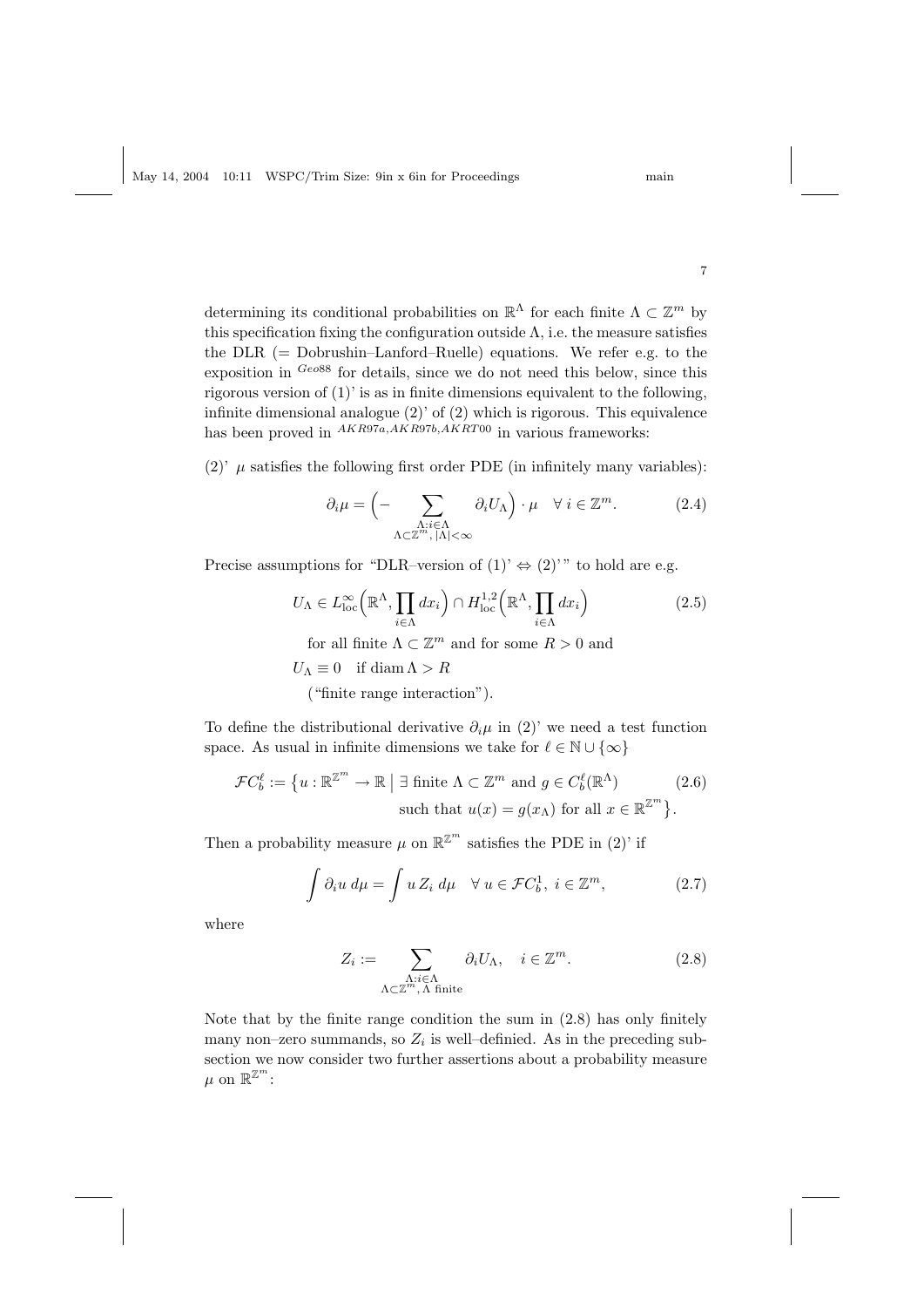(3)' Setting  $Z := (Z_i)_{i \in \mathbb{Z}^m}$ ,  $Z_i$  as in (2.8), and  $L_Z := \sum_{i=1}^{\infty} (\partial_i^2 - Z_i \partial_i)$ , then  $\mu$  symmetrizes  $L_z$  with domain  $\mathcal{F}C_b^2$ , i.e.

$$
\int L_Z u v \, d\mu = \int u \, L_Z v \, d\mu \quad \forall \ u, v \in \mathcal{F}C_b^2.
$$

(4)'  $\mu$  is  $L_z$ -infinitesimally invariant, i.e.

$$
\int L_Z u \, d\mu = 0 \quad \forall \ u \in \mathcal{F}C_b^2,
$$

or shortly,

$$
L_Z^*\mu=0
$$

(so  $\mu$  satisfies a second order PDE in infinitely many variables).

We emphasize that since u (and v) are in  $\mathcal{F}C_b^2$  the sum in the definition of  $L_Zu$  has again only finitely many non–zero summands. So, all is well– defined. In <sup>AKR97a</sup>, <sup>AKR97b</sup>, <sup>AKRT00</sup> also the equivalence  $(2)$ <sup>'</sup>  $\Leftrightarrow$   $(3)$ <sup>'</sup> has been proved, and obviously  $(3) \Rightarrow (4)$  by taking  $v \equiv 0$ . So, altogether as in finite dimensions we have:

DLR–version of  $(1)$ '  $\Leftrightarrow (2)$ '  $\Leftrightarrow (3)$ '  $\Rightarrow (4)$ '.

However, as mentioned in the previous subsection the implication "(4)'  $\Rightarrow$  $(3)$ <sup>'</sup>" even under stronger smoothness assumptions on the  $U_{\Lambda}$  is a major problem in this infinite dimensional case. In the next section we shall present a result giving a sufficient condition for this to hold.

## Remark 2.3.

(i) Let  $\mu$  satisfy  $(2)' \Leftrightarrow (3)' \Leftrightarrow \text{DLR-version of } (1)'.$  In this infinite dimensional case ( as in finite dimensions, cf. Remark 2.2) again even the mere existence of  $(T_t^{\mu})_{t\geq 0} = (e^{t\hat{L}^{\mu}})_{t\geq 0}$  as a  $C_0$ -semigroup on  $L^1(\mathbb{R}^{\mathbb{Z}^m},\mu)$  for a suitable closed extension  $\overline{\tilde{L}}^{\mu}$  of L is not clear in general and only known under quite stringent assumptions. However, if  $(T_t^{\mu})_{t\geq 0} = (e^{t\hat{L}^{\mu}})_{t\geq 0}$  exists and the analogue of (2.2) holds for  $\mu$ , then as in finite dimensions always  $L^*\mu = 0$  by taking  $\frac{d}{dt}$   $\restriction_{t=0}$ . So, "invariance" implies "infinitesimally invariance", but the converse is unlike in finite dimensions in fact known to be wrong in general (cf. Chap. 5b in  $Ebe99$  for counter examples). Concerning the question whether  $(4) \Rightarrow (3)$ , our result in the next section is therefore more general than just stating it for invariant measures, since we prove it for a larger class. In particular, it generalizes the classical well–known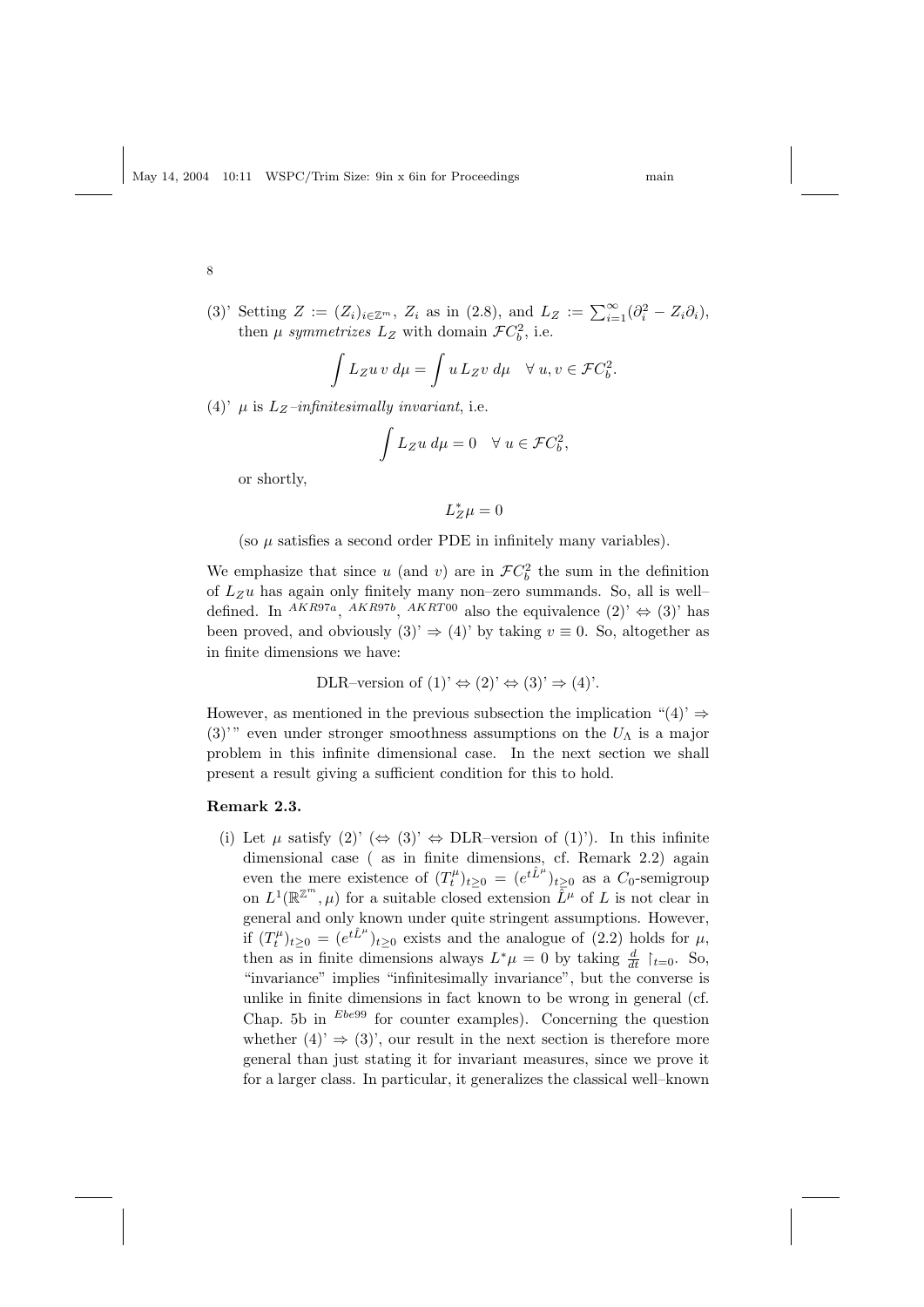results in e.g.  $^{HSS1}$ ,  $^{Fri82}$  since it holds also for infinite products of manifolds (cf.  $^{BRW02}$ ).

(ii) To be precise we mention that in  $(2)$ ',  $(3)$ ',  $(4)$ ' above one has to assume, in addition, each time that  $Z_i \in L^2(\mathbb{R}^{\mathbb{Z}^m}, \mu) \ \forall \ i \in \mathbb{Z}^m$ , in order to have that  $(L_Z, \mathcal{F}C_b^2)$  is an operator on  $L^2(\mathbb{R}^{\mathbb{Z}^m}, \mu)$  and that the Gibbs measure in (1)' defined through the DLR–equations is tempered in a suitable sense. We suppressed this point above since in applications, the square integrability of  $Z_i$  is automatic (cf. Section 4 below on applications).

#### 3. Infinitesimally invariance implies Gibbsian

Consider the situation described in Subsection 2.2, so  $U_{\Lambda}$ ,  $Z = (Z_i)_{i \in \mathbb{Z}^m}$ ,  $L_Z$  are as defined there.

Assumptions on the potentials  $U_{\Lambda}$ : Let  $U_{\Lambda}$ ,  $\Lambda \subset \mathbb{Z}^m$ ,  $|\Lambda| < \infty$ , satisfy assumption (2.5) for some (fixed)  $R > 0$ , and in addition:

For 
$$
E_k := \sum_{\Lambda: \Lambda \subset \Lambda_k} U_{\Lambda}, \quad k \in \mathbb{N},
$$
  

$$
e^{-E_k} \in L^1\Big(\mathbb{R}^{\Lambda_k}, \prod_{i \in \Lambda_k} dx_i\Big),
$$

where

$$
\Lambda_k := \left\{ s \in \mathbb{Z}^m \mid \max_{1 \le i \le m} |s_i| \le kR \right\}.
$$
\n(3.1)

**Remark 3.1.** We note that obviously for  $k \in \mathbb{N}$ 

$$
E_k(x) = E_k(x_{\Lambda_k}), \quad x \in \mathbb{R}^{\mathbb{Z}^m},
$$

and for  $i \in \mathbb{Z}^m$ 

$$
Z_i(x) = Z_i(x_{i+\Lambda_1}), \quad x \in \mathbb{R}^{\mathbb{Z}^m},
$$

so, if  $i \in \Lambda_k$ ,

$$
Z_i(x) = Z_i(x_{\Lambda_{k+1}}), \quad x \in \mathbb{R}^{\mathbb{Z}^m}.
$$

Now we can formulate one of the main results from  $BRW02$ .

**Theorem 3.1.** Let  $\mu$  be a probability measure on  $\mathbb{R}^{\mathbb{Z}^m}$  such that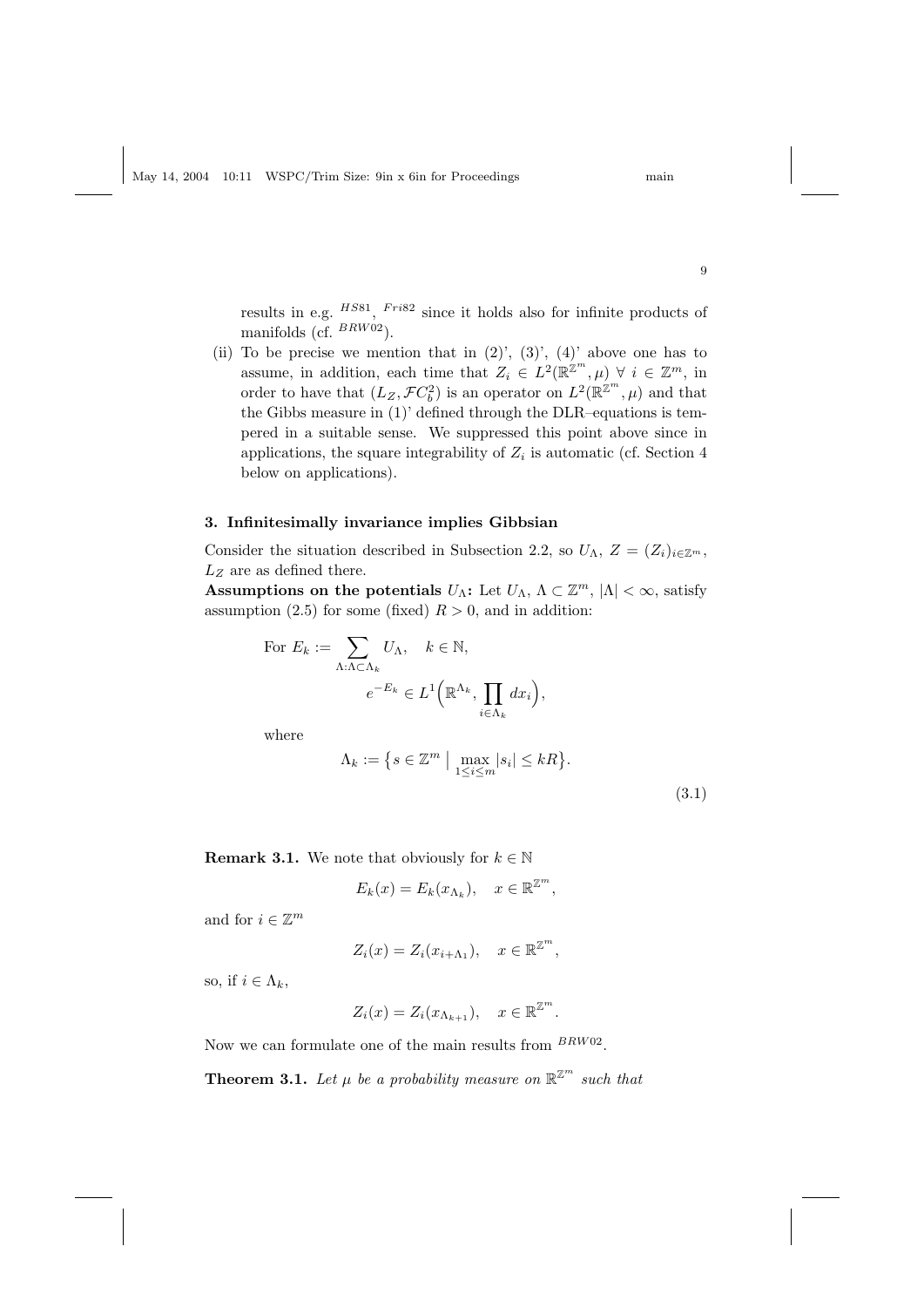(i) 
$$
Z_i \in L^2(\mathbb{R}^{\mathbb{Z}^m}, \mu) \quad \forall i \in \mathbb{Z}^m
$$
,  
\n(ii)  $L_Z^* \mu = 0$ , *i.e.*  $\mu$  is  $L_Z$ -infinitesimally invariant,  
\n(iii)  $\partial_i E_k \in L^2(\mathbb{R}^{\mathbb{Z}^m}, \mu) \quad \forall i \in \Lambda_k, k \in \mathbb{N}$ .

Set for  $k \in \mathbb{N}$ 

$$
D_k^{\mu} := \sum_{i \in \Lambda_k \backslash \Lambda_{k-1}} \int \left| \mathbb{E}^{\mu} \left[ Z_i \mid \sigma(\Lambda_k) \right] - \partial_i E_k \right|^2 d\mu, \tag{3.2}
$$

where  $\mathbb{E}^{\mu}[\cdot | \sigma(\Lambda_k)]$  denotes conditional expectation of  $\mu$  with respect to the  $\sigma$ -algebra  $\sigma(\Lambda_k)$  generated by the map  $x \mapsto x_{\Lambda_k}$ ,  $x \in \mathbb{R}^{\mathbb{Z}^m}$ . If there exist  $c_k \in [D_k^{\mu}, \infty) \cap (0, \infty)$  such that

$$
\sum_{k=1}^{\infty} \frac{1}{c_k + c_{k+1}} = \infty,
$$
\n(3.3)

then  $\mu$  is  $L_Z$ -symmetrizing, i.e. Gibbsian.

Instead of giving an account of the proof of Theorem 3.1 we refer to  $^{BRWO2}$ and shall rather discuss an application in the next section. We only mention here that the crucial quantities  $D_k^{\mu}$ ,  $k \in \mathbb{N}$ , in (3.2) exactly capture how strongly the PDE's in  $(3)'$  and  $(4)'$  are coupled with respect to the one dimensional coordinates of  $x = (x_i)_{i \in \mathbb{Z}^m}$  or "how much"  $\mu$  differs from a product measure on  $\mathbb{R}^{\mathbb{Z}^m}$ . This will become, particularly, clear in the applications below. (3.3) just says that  $D_k^{\mu}$  should not grow too fast with k.

# 4. Application

In this section we shall apply the above, in particular, Theorem 3.1, to a well–studied model from statistical mechanics (cf. e.g.  $^{BHK82}$  and the references therein). This is a lattice system over  $\mathbb{Z}^m$  with a two-body interaction of finite range  $R > 0$ , i.e. in the frame from the previous section we have for finite  $\Lambda \subset \mathbb{Z}^m$ :

$$
U_{\Lambda} \equiv 0, \quad \text{unless } \text{diam}\,\Lambda \le R \text{ and } |\Lambda| \le 2. \tag{4.1}
$$

If  $\Lambda = \{i\}$  we set

$$
V_i := U_{\{i\}},
$$

and if  $\Lambda = \{i, j\}, i \neq j$ , we set

$$
W_{i,j} := U_{\{i,j\}}.
$$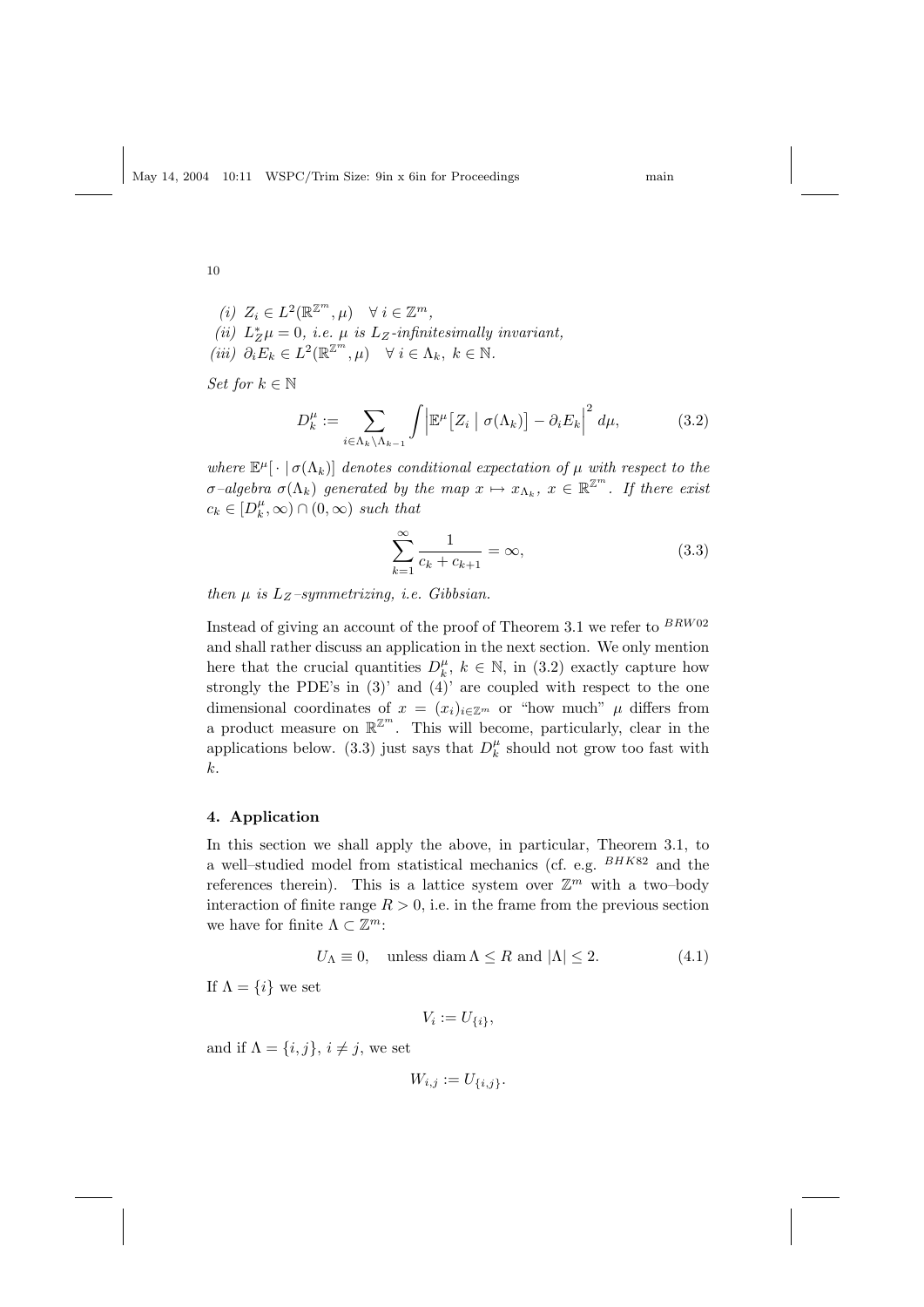,

So, in particular,  $W_{i,j} = W_{j,i}$ . Assumptions on  $V_i$ ,  $W_{i,j}$ :

$$
V_i \in C^1(\mathbb{R}), \quad W_{i,j} \in C^1(\mathbb{R}^2). \tag{4.2}
$$

There exist 
$$
K, K_0 \in (0, \infty), p \in (m, \infty)
$$
 such that  $K > 12K_0(1+R)^{2+p}$  and  $C \in (0, \infty), \alpha \in [2, \infty)$ , such that for all  $i, j \in \mathbb{Z}^m$  and all  $s, t \in \mathbb{R}$ \n $|W_{i,j}(s,t)| \leq K_0 \left(1 + |s|^{\alpha} + |t|^{\alpha}\right),$ \n $|\partial_1 W_{i,j}(s,t)| \leq K_0 \left(1 + |s|^{\alpha-1} + |t|^{\alpha-1}\right),$ \n $sV_i'(s) \geq K|s|^{\alpha} - C.$ \n $(4.3)$ 

It can be easily shown that  $(4.2)$ ,  $(4.3)$  imply conditions  $(2.5)$  and  $(3.1)$ .

Let us first calculate the corresponding  $Z_i$  and  $\partial_i E_k$ . We have for  $i \in$  $\mathbb{Z}^m$ ,  $k \in \mathbb{N}$ , in this situation

$$
Z_i(x) = -V_i'(x_i) - \sum_{\substack{j \in \mathbb{Z}^m \\ |i-j| \le R}} \partial_1 W_{i,j}(x_i, x_j)
$$
(4.4)

$$
\partial_i E_k(x) = -V_i'(x_i) - \sum_{\substack{j \in \Lambda_k \\ |i-j| \le R}} \partial_1 W_{i,j}(x_i, x_j), \quad \text{if } i \in \Lambda_k. \tag{4.5}
$$

By Examples 6.12 and 4.6 <sup>BR01</sup> there exist probability measures  $\mu$  on  $\mathbb{R}^{\mathbb{Z}^m}$ such that the following properties hold:

- (A)  $L_Z^*\mu=0$ .
- (B) ("temperedness of  $\mu$ ")

$$
\mu\bigg(\bigg\{x = (x_i)_{i \in \mathbb{Z}^m} \in \mathbb{R}^{\mathbb{Z}^m} \bigg| \sum_{i \in \mathbb{Z}^m} \frac{1}{\max(|i|^p, 1)} |x_i|^\alpha < 1\bigg\}\bigg) = 1. \tag{4.6}
$$

Furthermore, for all such  $\mu$  and every  $r \in (0,\infty)$  there exists  $M_r \in (0,\infty)$ such that

$$
\int_{\mathbb{R}^{2m}} |x_i|^r \ \mu(dx) \le M_r \quad \forall \ i \in \mathbb{Z}^m,\tag{4.7}
$$

in particular (by  $(4.2)$ ,  $(4.3)$ )

$$
Z_i, \, \partial_i E_k \in L^2(\mathbb{R}^{\mathbb{Z}^m}, \mu)
$$

for  $i \in \mathbb{Z}^m$  and  $k \in \mathbb{N}$  is such that  $i \in \Lambda_k$ .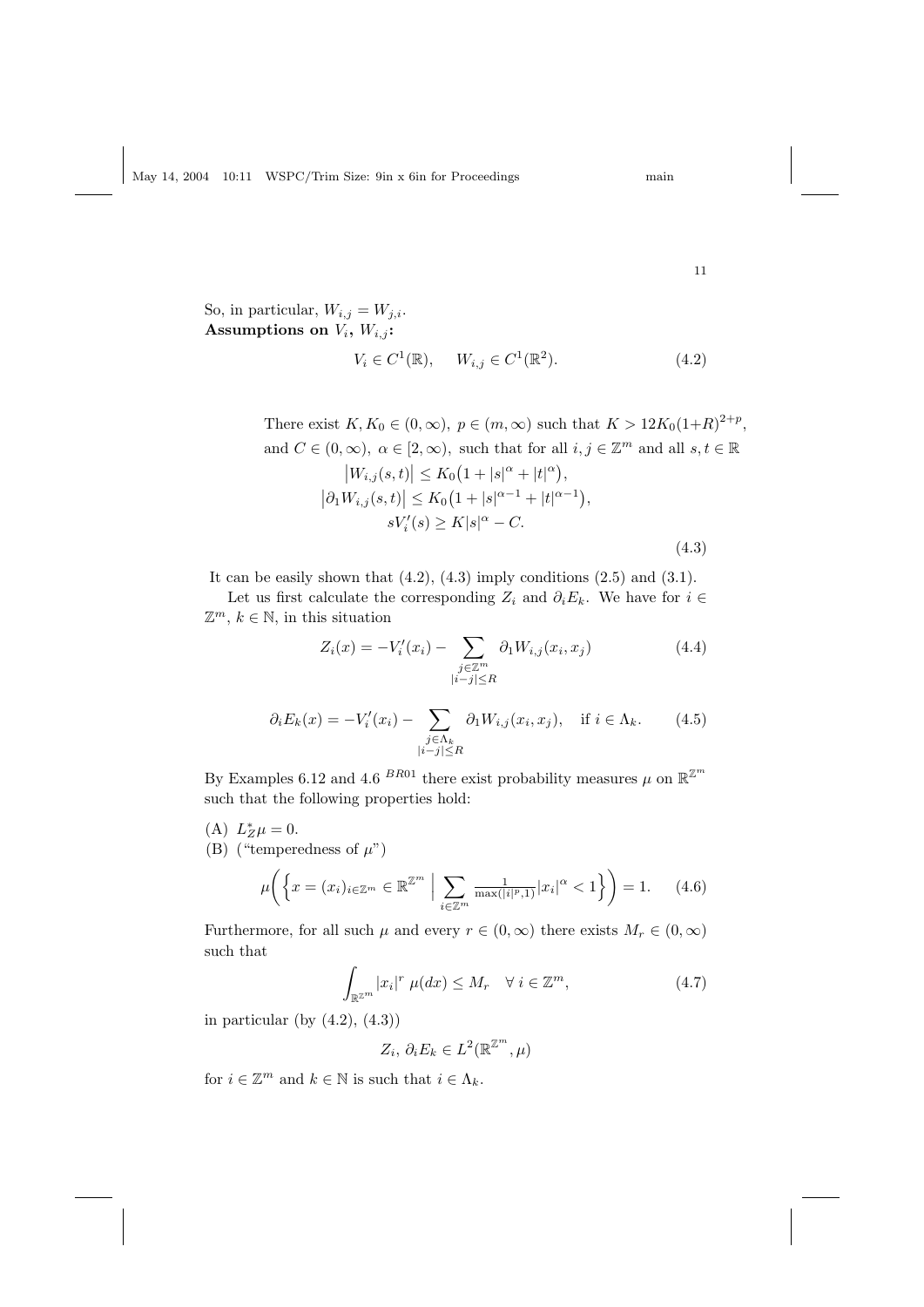12

Now let us calculate the crucial quantities  $D_k^{\mu}$ ,  $k \in \mathbb{N}$ , from the conditions of Theorem 3.1. Fix  $k \in \mathbb{N}$  and  $i \in \Lambda_k$ , then since  $\partial_i E_k$  is  $\sigma(\Lambda_k)$ – measurable we can use Jensen's inequality to obtain

$$
\int \left| \mathbb{E}^{\mu} \left[ Z_i \mid \sigma(\Lambda_k) \right] - \partial_i E_k \right|^2 d\mu
$$
  
\n
$$
\leq \int |Z_i - \partial_i E_k|^2 d\mu
$$
  
\n
$$
= \int \Big| \sum_{\substack{j \in \mathbb{Z}^m \setminus \Lambda_k \\ |i - j| \leq R}} \partial_1 W_{i,j}(x_i, x_j) \Big|^2 \mu(dx),
$$

where we used  $(4.4)$ ,  $(4.5)$  in the last step. By  $(4.3)$  and Hölder's inequality the latter is bounded by

$$
3(2R+1)^m K_0^2 \sum_{\substack{j\in\mathbb{Z}^m\backslash\Lambda_k\\|i-j|\leq R}} \int (1+|x_i|^{2\alpha-2}+|x_j|^{2\alpha-2}) \mu(dx)
$$
  

$$
\leq 3(2R+1)^{2m} K_0^2 (1+2M_{2\alpha-2}) =: C(R, m, K_0, \alpha)
$$

where we used  $(4.7)$  in the second step. So, for any such  $\mu$  as above and  $k\in\mathbb{N}$ 

$$
D_k^{\mu} \le C(R, m, K_0, \alpha) |\Lambda_k \setminus \Lambda_{k-1}| =: c_k.
$$

Note that the latter is of order  $k^{m-1}$ , so

$$
\sum_{k=1}^{\infty} \frac{1}{c_k + c_{k+1}} \approx \sum_{k=1}^{\infty} \frac{1}{k^{m-1} + (k+1)^{m-1}}
$$

where " $\approx$ " means "equal up to a constant". So, Theorem 3.1 applies if and only if  $m \leq 2$ . Hence we have

Corollary 4.1. For the one- and two-dimensional lattices  $\mathbb{Z}^1$  and  $\mathbb{Z}^2$  for the above model we have:

infinitesimal invariance implies Gibbsian.

# Concluding Remark 4.2.

(i) Let  $\mathfrak{M}$  denote the set of all probability measures on  $\mathbb{R}^{\mathbb{Z}^m}$  satisfying conditions (A), (B) above. By similar techniques one can prove (cf.  $BRW02$ ): if one  $\mu \in \mathfrak{M}$  satisfies the logarithmic Sobolev inequality, then  $\#\mathfrak{M} = 1$ , i.e. we have uniqueness in this case. This extends results known for compact spin spaces (i.e. lattices of type  $\prod$  $\prod_{i\in\mathbb{Z}^m}M_i,$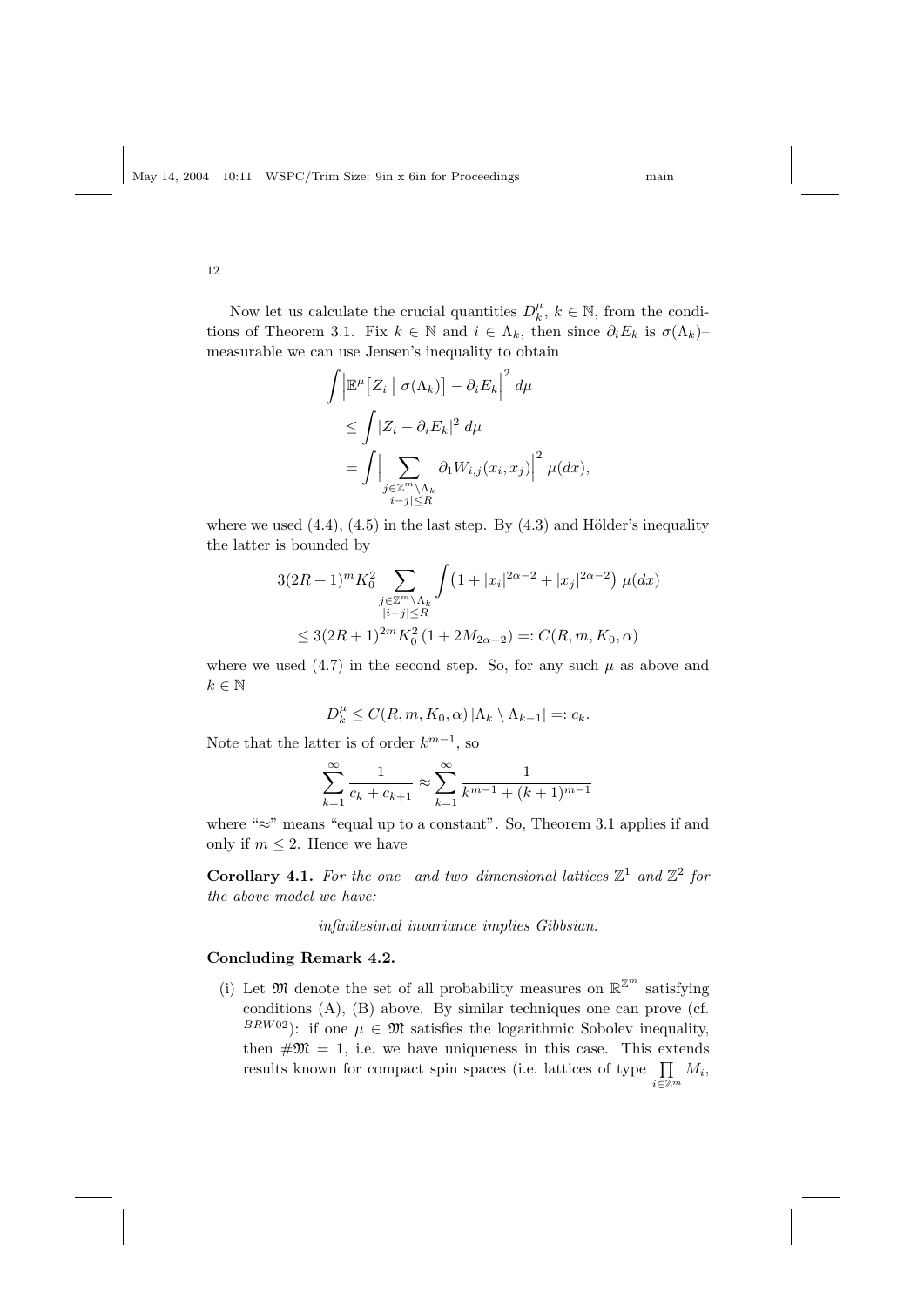with  $M_i$  compact manifolds, cf.  $^{SZ92a}$ ,  $^{SZ92c}$ ,  $^{SZ92b}$ ,  $^{SZ95}$ ,  $^{Zeg92}$ ,  $^{Zeg96}$ ) to the non–compact case (see also  $Y^{os01}$  for a particular case with  $M_i = \mathbb{R}$  as above).

(ii) There are examples on  $\mathbb{R}^{\mathbb{Z}^m}$  where "infinitesimal invariance  $\Rightarrow$  Gibbsian" for all lattice dimensions m. We refer to  $BRW02$  for details.

#### Acknowledgement

It is a pleasure for the author to thank Professor H. Heyer for a very pleasant and stimulating conference in Tübingen and for the financial support through the DFG. Financial support of the BiBoS-Research Centre and the German Science Foundation (DFG) through the DFG-Research Group "Spectral Analysis, Asymptotic Distributions and Stochastic Dynamics" is also gratefully acknowledged.

#### References

- ABR99. S. Albeverio, V. I. Bogachev, and M. Röckner, On uniqueness of invariant measures for finite and infinite dimensional diffusions, Comm. Pure Appl. Math. 52 (1999), 325–362.
- AKPR04. S. Albeverio, Y. G. Kondratiev, T. Pasurek, and M. Röckner, Euclidean Gibbs measures on loop lattices: existence and a priori estimates, Ann. Prob. 32 (2004), no. 1A, 153–190.
- AKR97a.  $\_\_\_\_\$ for Ergodicity of  $\dot{L}^2$ -semigroups and extremality of Gibbs states, J. Funct. Anal. 144 (1997), 394–423.
- AKR97b. S. Albeverio, Y. G. Kondratiev, and M. Röckner, Ergodicity for the stochastic dynamics of quasi–invariant measures with applications to Gibbs states, J. Funct. Anal. 149 (1997), 415–469.
- AKRT00. S. Albeverio, Y. G. Kondratiev, M. Röckner, and T. V. Tsikalenko, A–priori estimates on symmetrizing measures and their applications to Gibbs states, J. Funct. Anal. 171 (2000), 366–400.
- ARZ93. S. Albeverio, M. Röckner, and T.-S. Zhang, Markov uniqueness for a class of infinite dimensional Dirichlet operators, Stochastic Processes and Optimal Control (H. J. Engelbert et al., eds.), Stochastic Monographs, vol. 7, Gordon & Breach, 1993, pp. 1–26.
- BHK82. J. Bellissard and R. Høegh-Krohn, Compactness and the maximal Gibbs states for random Gibbs fields on a lattice, Comm. Math. Phys. 84 (1982), 297–327.
- BKR97. V. I. Bogachev, N. V. Krylov, and M. Röckner, *Elliptic regularity and* essential self-adjointness of Dirichlet operators on  $\mathbb{R}^d$ , Ann. Scuola Norm. Sup. Pisa Cl. Sci., Serie IV XXIV (1997), no. 3, 451–461.
- BR95. V. I. Bogachev and M. Röckner, Regularity of invariant measures on finite and infinite dimensional spaces and applications, J. Funct. Anal. 133 (1995), 168–223.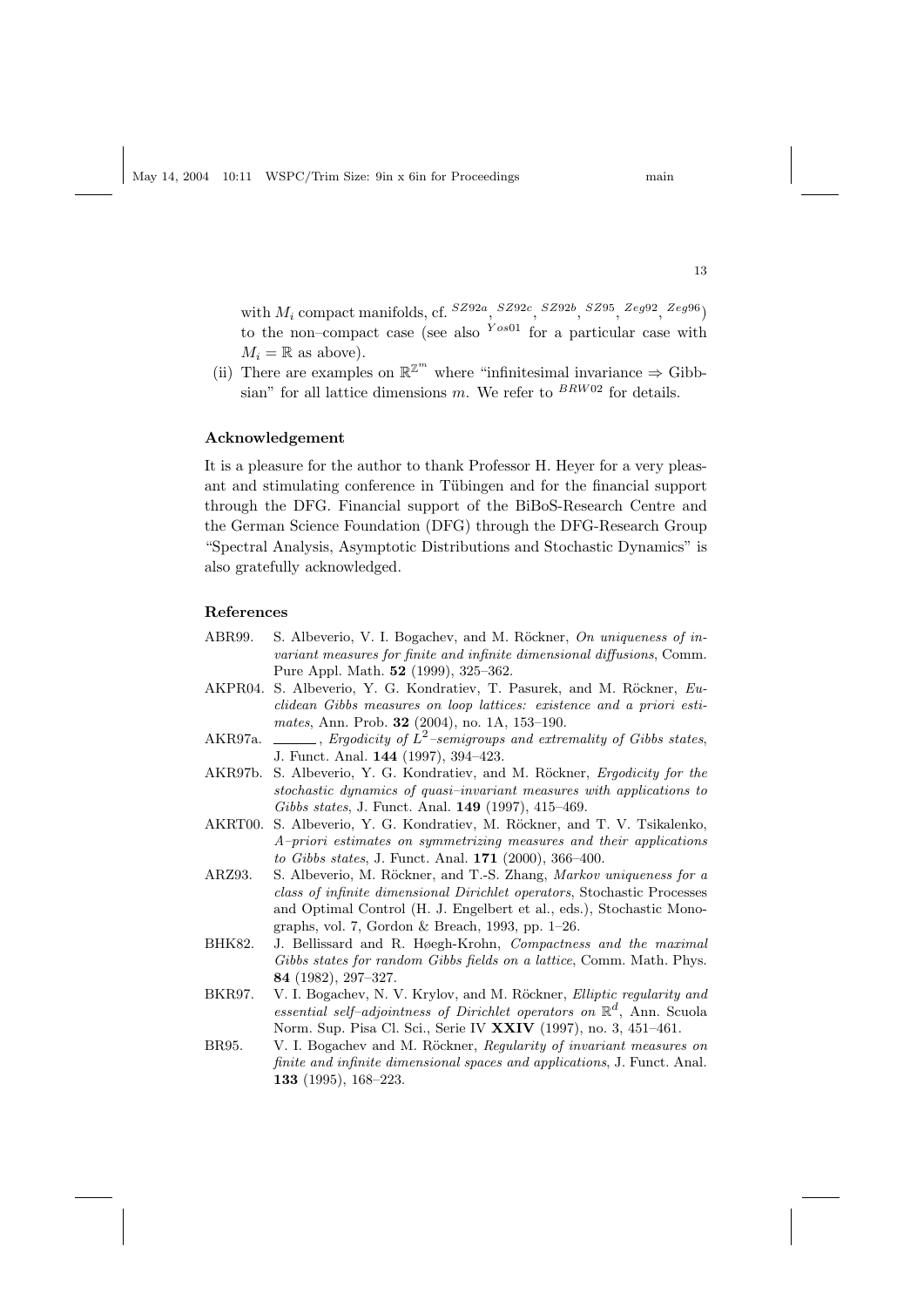| BR01.        | ____, Elliptic equations for measures on infinite dimensional spaces                   |
|--------------|----------------------------------------------------------------------------------------|
|              | and applications, Prob. Th. Rel. Fields 120 (2001), 445-496.                           |
| <b>BR03.</b> | $\hspace{0.1cm} \perp$ , On $L^p$ -uniqueness of symmetric diffusion operators on Rie- |
|              | mannian manifolds, Matem. Sbornik. 194(7) (2003), 969-978.                             |
| BRS00.       | V. I. Bogachev, M. Röckner, and W. Stannat, Uniqueness of invari-                      |
|              | ant measures and essential m-dissipativity for diffusion operators on                  |
|              | $L1$ , Infinite dimensional Stochastic Analysis (P. Clément et al., eds.),             |
|              | Royal Netherlands Academy of Arts and Sciences, Amsterdam, 2000,                       |
|              | pp. 39–54.                                                                             |
| BRS02.       | ____, Uniqueness of solutions of elliptic equations and uniqueness                     |
|              | of invariant measures of diffusions, Matem. Sbornik. 193:7 (2002),                     |
|              | 3-36, (Russian version), 945-976 (English version).                                    |
| BRW01.       | V. I. Bogachev, M. Röckner, and F.-Y. Wang, Elliptic equations for                     |
|              | invariant measures on finite and infinite dimensional manifolds, J.                    |
|              | Math. Pures Appl. 80 (2001), 177-221.                                                  |
| BRW02.       | $\_\_\_\$ , Invariance implies Gibbsian:<br>some new results, BiBoS-                   |
|              | Preprint 02-12-106 (2002), to appear in Comm. Math. Phys., 18 pp.                      |
| Chu83.       | L. O. Chung, <i>Existence of harmonic</i> $L^1$ -functions in complete Rie-            |
|              | mannian manifolds, Proc. Amer. Math. Soc. 88 (1983), 531-532.                          |
| Ebe99.       | A. Eberle, Uniqueness and non-uniqueness of semigroups generated                       |
|              | by singular diffusion operators, Lecture Notes in Math., vol. 1718,                    |
|              | Springer, Berlin, 1999.                                                                |
| Fri82.       | J. Fritz, Stationary measures of stochastic gradient systems, infinite                 |
|              | <i>lattice models</i> , Z. Wahr. verw. Geb. 59 (1982), 479–490.                        |
| Geo88.       | H.-O. Georgii, Gibbs measures and phase transitions, de Gruyter, 1988.                 |
| HS81.        | R. Holley and D. W. Stroock, Diffusions on an infinite dimensional                     |
|              | torus, J. Funct. Anal. 42 (1981), 29-63.                                               |
| LS84.        | P. Li and R. Schoen, $L^p$ and mean value properties of subharmonic                    |
|              | functions on Riemannian manifolds, Acta Mathematica 153 (1984),                        |
|              | $279 - 301.$                                                                           |
| Sta99.       | W. Stannat, (Nonsymmetric) Dirichlet operators on $L^1$ : Existence,                   |
|              | uniqueness and associated Markov processes, Ann. Scuola Norm. Sup.                     |
|              | Pisa Cl. Sci., Serie IV 28 (1999), 99-140.                                             |
| SZ92a.       | D. W. Stroock and B. Zegarlinski, The equivalence of the logarith-                     |
|              | mic Sobolev inequality and the Dobrushin-Shlosman mixing condition,                    |
|              | Comm. Math. Phys. 144 (1992), no. 2, 303-323.                                          |
| SZ92b.       | -, The logarithmic Sobolev inequality for continuous spin sys-                         |
|              | tems on a lattice, J. Funct. Anal. 104 (1992), no. 2, 299-326.                         |
| SZ92c.       | The logarithmic Sobolev inequality for discrete spin systems                           |
|              | on a lattice, Comm. Math. Phys. 149 (1992), no. 1, 175-193.                            |
| SZ95.        |                                                                                        |
|              | 81 (1995), no. 5-6, 1007-1019.                                                         |
| Yos01.       | N. Yoshida, The equivalence of the log-Sobolev inequality and a mix-                   |
|              | ing contition for unbounded spin systems on the lattice, Ann. Inst. H.                 |
|              | Poincaré Probab. Statist. 37 (2001), no. 2, 223-243.                                   |
| Zeg92.       | B. Zegarlinski, Dobrushin uniqueness theorem and logarithmic Sobolev                   |